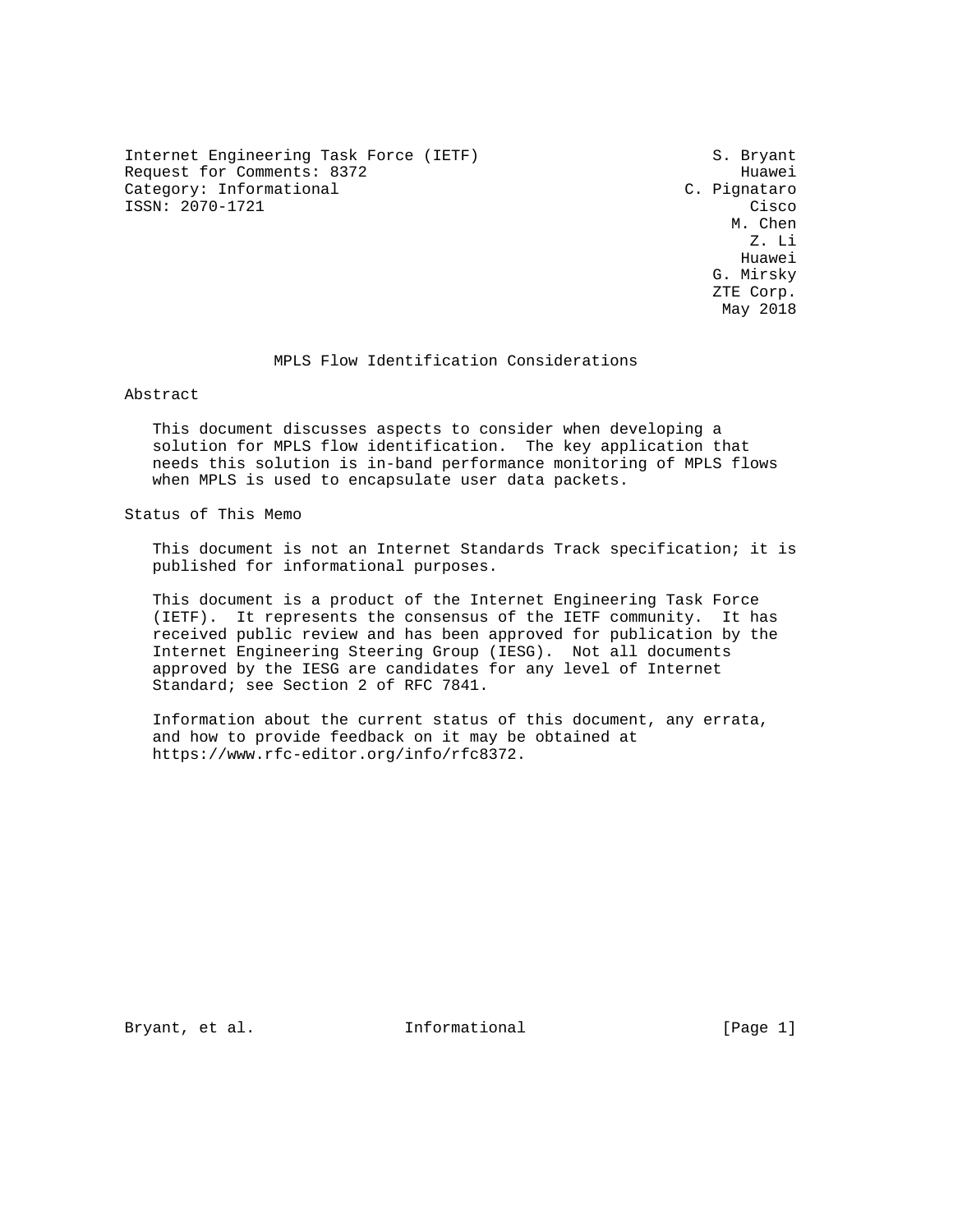### Copyright Notice

 Copyright (c) 2018 IETF Trust and the persons identified as the document authors. All rights reserved.

 This document is subject to BCP 78 and the IETF Trust's Legal Provisions Relating to IETF Documents (https://trustee.ietf.org/license-info) in effect on the date of publication of this document. Please review these documents carefully, as they describe your rights and restrictions with respect to this document. Code Components extracted from this document must include Simplified BSD License text as described in Section 4.e of the Trust Legal Provisions and are provided without warranty as described in the Simplified BSD License.

Table of Contents

| 2.    | Loss Measurement Considerations                                                                        | 3              |
|-------|--------------------------------------------------------------------------------------------------------|----------------|
|       | Delay Measurement Considerations                                                                       | 4              |
|       |                                                                                                        | $\overline{4}$ |
| 5.    | Types of LSP $\ldots$ $\ldots$ $\ldots$ $\ldots$ $\ldots$ $\ldots$ $\ldots$ $\ldots$ $\ldots$ $\ldots$ | 6              |
| б.    |                                                                                                        | 7              |
| $7$ . |                                                                                                        | 7              |
| 8.    |                                                                                                        | 7              |
| 9.    |                                                                                                        | 9              |
|       |                                                                                                        | 9              |
|       |                                                                                                        | 9              |
|       |                                                                                                        | 9              |
|       |                                                                                                        | 1 O            |
|       |                                                                                                        | 11             |
|       |                                                                                                        |                |
|       |                                                                                                        |                |

### 1. Introduction

 This document discusses the aspects that need to be considered when developing a solution for MPLS flow identification. The key application that needs this is in-band performance monitoring of MPLS flows when MPLS is used to encapsulate user data packets.

 There is a need to identify flows in MPLS networks for various applications such as determining packet loss and packet delay measurement. A method of loss and delay measurement in MPLS networks was defined in [RFC6374]. When used to measure packet loss, [RFC6374] depends on the use of injected Operations, Administration, and Maintenance (OAM) packets to designate the beginning and the end of the packet group over which packet loss is being measured. If the misordering of packets from one group relative to the following group

Bryant, et al. Informational [Page 2]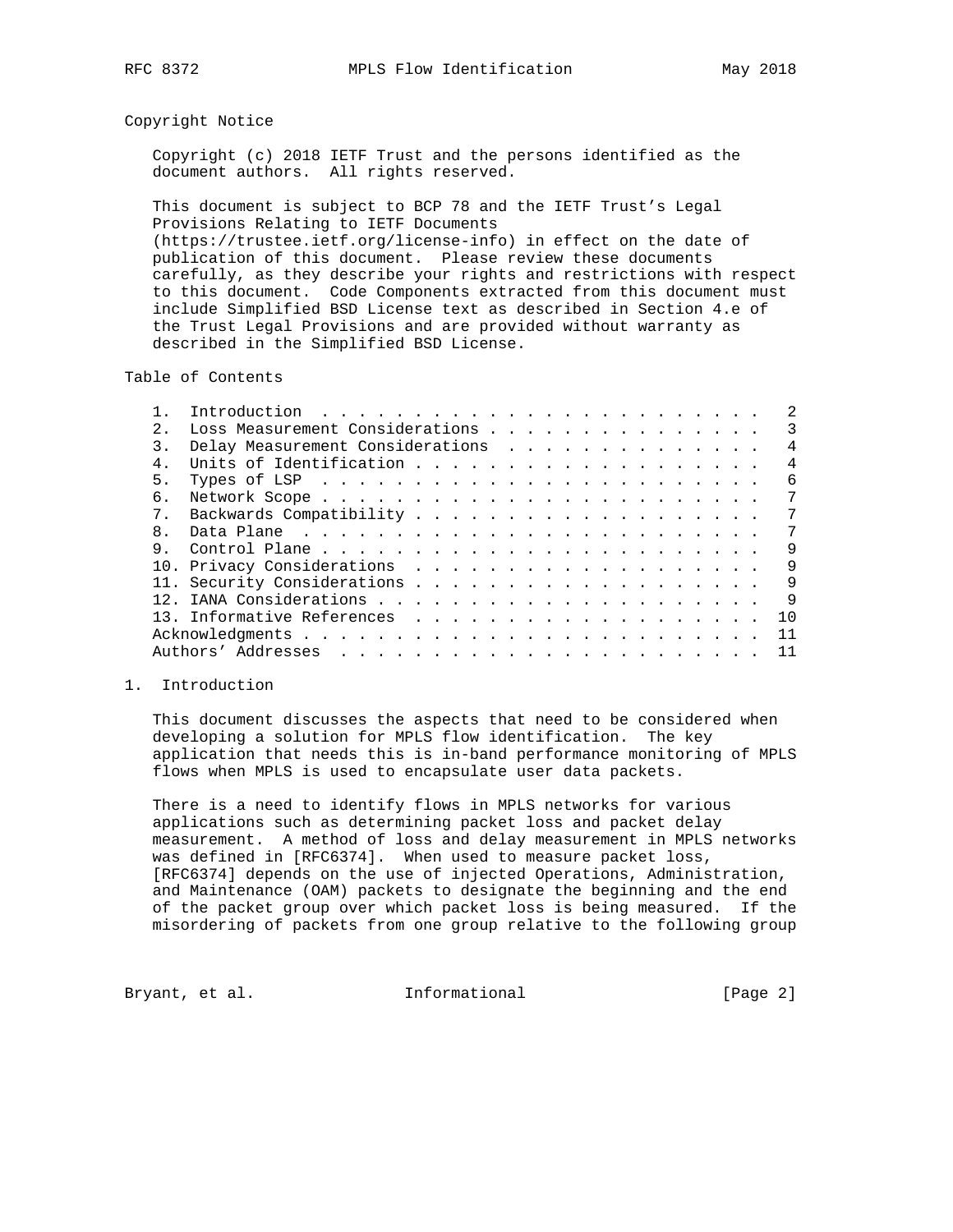or the misordering of any of the packets being counted relative to the Loss Measurement packet [RFC6374] occurs, then an error will occur in the packet loss measurement.

 In addition, [RFC6374] did not support different granularities of flow or address a number of multipoint cases in which two or more ingress Label Switching Routers (LSRs) could send packets to one or more destinations.

 Due to the very low loss rate in normal operation, improvements in link and transmission technologies have made it more difficult to assess packet loss using active performance measurement methods with synthetic traffic. That, together with more demanding service-level requirements, means that network operators now need to be able to measure the loss of the actual user data traffic using passive performance measurement methods. Any technique deployed needs to be transparent to the end user, and it needs to be assumed that they will not take any active part in the measurement process. Indeed, it is important that any flow identification technique be invisible to them and that no remnant of the measurement process leaks into their network.

 Additionally, when there are multiple traffic sources, such as in multipoint-to-point and multipoint-to-multipoint network environments, there needs to be a method whereby the sink can distinguish between packets from the various sources; that is to say, a multipoint measurement model needs to be developed.

2. Loss Measurement Considerations

 Modern networks, if not oversubscribed, generally drop relatively few packets; thus, packet loss measurement is highly sensitive to the common demarcation of the exact set of packets to be measured for loss. Without some form of coloring or batch marking such as that proposed in [RFC8321], it may not be possible to achieve the required accuracy in the loss measurement of customer data traffic. Thus, when accurate measurement of packet loss is required, it may be economically advantageous, or even be a technical requirement, to include some form of marking in the packets to assign each packet to a particular counter for loss measurement purposes.

 When this level of accuracy is required and the traffic between a source-destination pair is subject to Equal-Cost Multipath (ECMP), a demarcation mechanism is needed to group the packets into batches. Once a batch is correlated at both ingress and egress, the packet accounting mechanism is then able to operate on the batch of packets that can be accounted for at both the packet ingress and the packet

Bryant, et al. 1nformational [Page 3]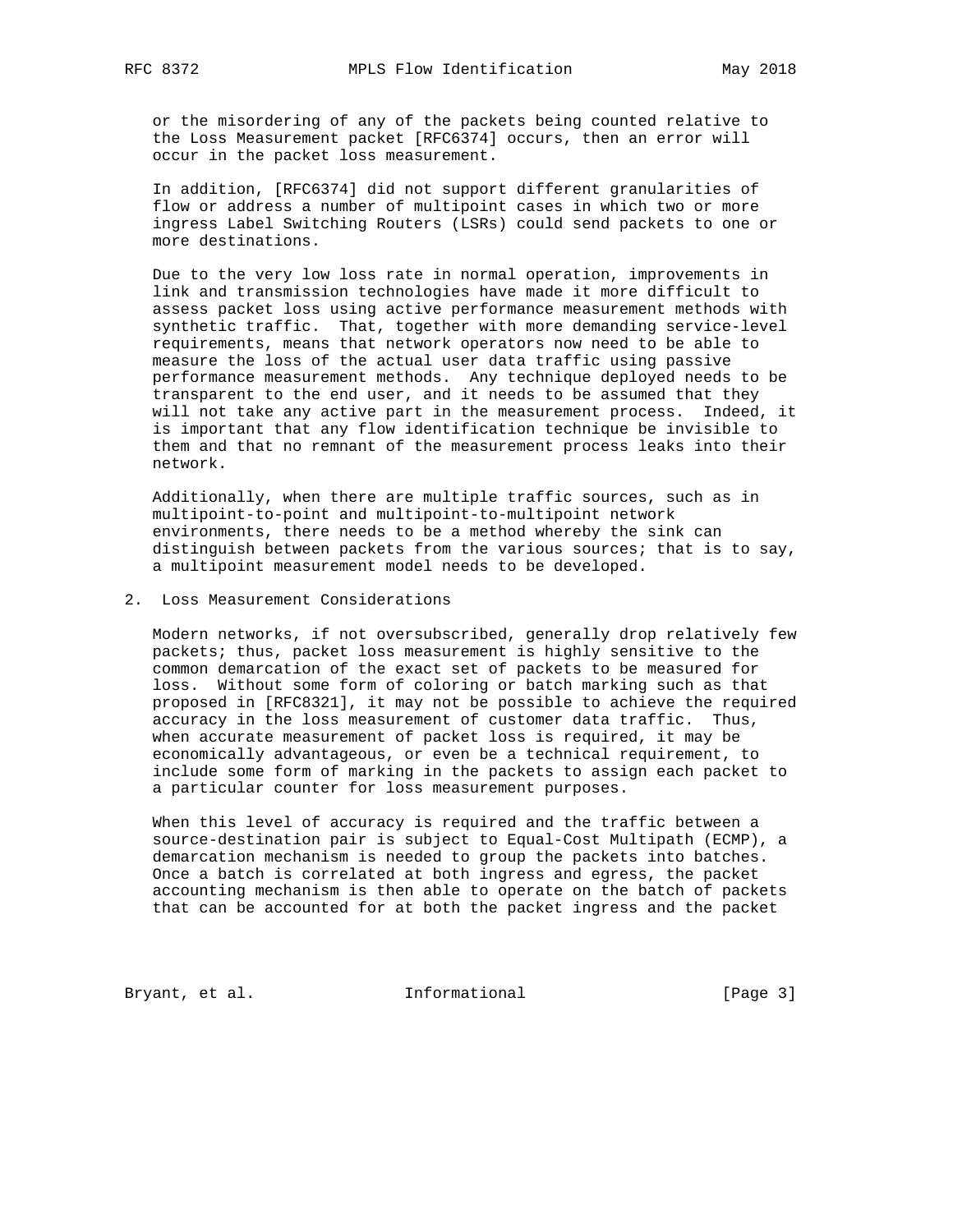egress. Errors in the accounting are particularly acute in Label Switched Paths (LSPs) subjected to ECMP because the network transit time will be different for the various ECMP paths since:

- 1. the packets may traverse different sets of LSRs;
- 2. the packets may depart from different interfaces on different line cards on LSRs; and
- 3. the packets may arrive at different interfaces on different line cards on LSRs.

 A consideration with this solution on modifying the identity label (the MPLS label ordinarily used to identify the LSP, Virtual Private Network, Pseudowire, etc.) to indicate the batch is the impact that this has on the path chosen by the ECMP mechanism. When the member of the ECMP path set is chosen by deep packet inspection, a change of batch represented by a change of identity label will have no impact on the ECMP path. If the path member is chosen by reference to an entropy label [RFC6790], then changing the batch identifier will not result in a change to the chosen ECMP path. ECMP is so pervasive in multipoint-to-(multi)point networks that some method of avoiding accounting errors introduced by ECMP needs to be supported.

3. Delay Measurement Considerations

 Most of the existing delay measurement methods are active methods that depend on the extra injected test packet to evaluate the delay of a path. With the active measurement method, the rate, numbers, and interval between the injected packets may affect the accuracy of the results. Due to ECMP (or link aggregation techniques), injected test packets may traverse different links from the ones used by the data traffic. Thus, measuring the delay of the real traffic is required.

 For combined loss and delay measurements, both the loss and the delay considerations apply.

4. Units of Identification

 The most basic unit of identification is the identity of the node that processed the packet on its entry to the MPLS network. However, the required unit of identification may vary depending on the use case for accounting, performance measurement, or other types of packet observations. In particular, note that there may be a need to impose identity at several different layers of the MPLS label stack.

Bryant, et al. 1nformational [Page 4]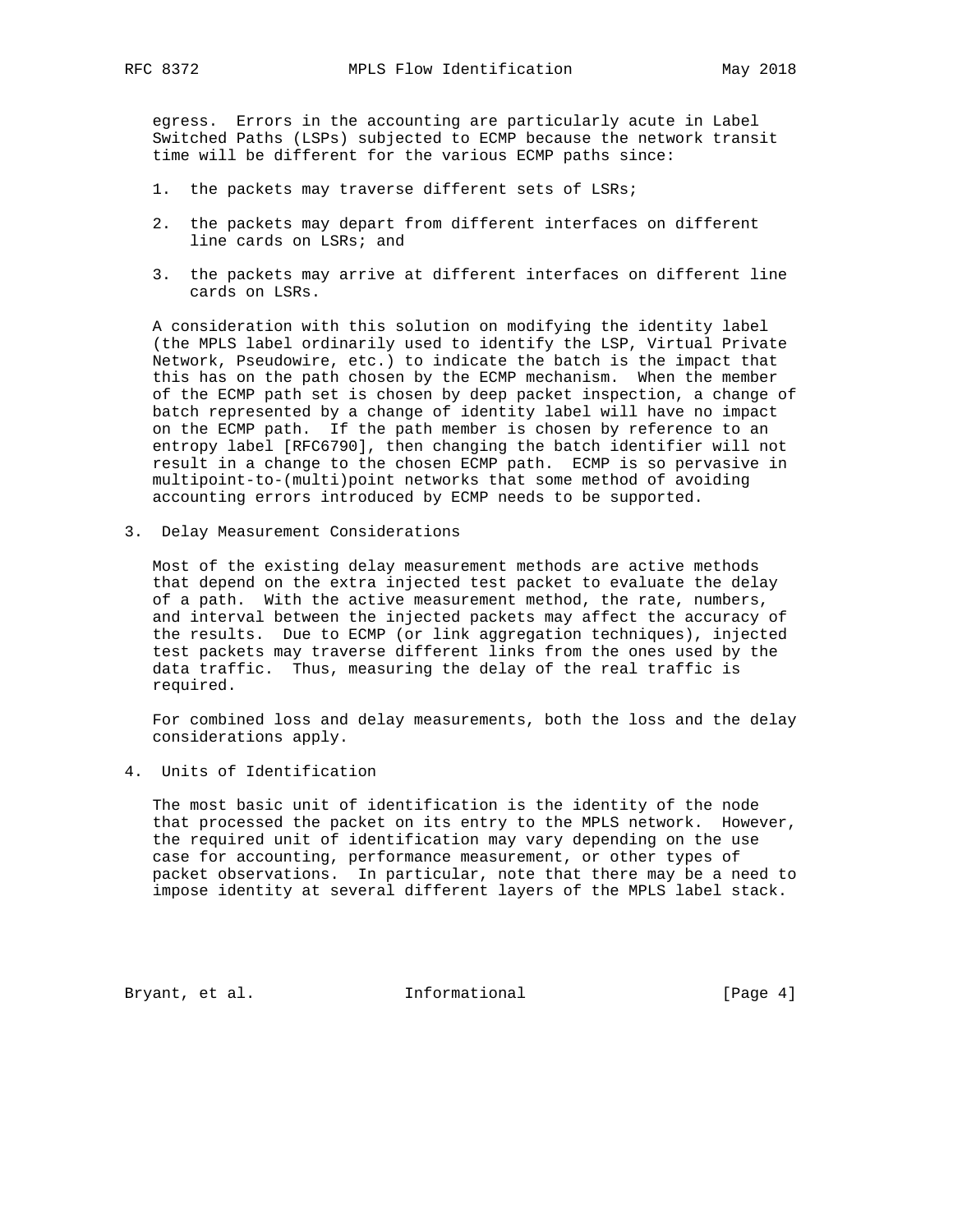This document considers the identification of the following traffic components:

- o Per source LSR: everything from one source is aggregated
- o Per group of LSPs chosen by an ingress LSR: an ingress LSP aggregates a group of LSPs (e.g., all the LSPs of a tunnel)
- o Per LSP: the basic form
- o Per flow [RFC6790] within an LSP: a fine-grained method

 Note that a fine-grained identity resolution is needed when there is a need to perform these operations on a flow not readily identified by some other element in the label stack. Such a fine-grained resolution may be possible by deep packet inspection. However, this may not always be possible, or it may be desired to minimize processing costs by doing this only on entry to the network. Adding a suitable identifier to the packet for reference by other network elements minimizes the processing needed by other network elements. An example of such a fine-grained case might be traffic belonging to a certain service or from a specific source, particularly if matters related to service level agreement or application performance were being investigated.

 We can thus characterize the identification requirement in the following broad terms:

- o There needs to be some way for an egress LSR to identify the ingress LSR with an appropriate degree of scope. This concept is discussed further in Section 6.
- o There needs to be a way to identify a specific LSP at the egress node. This allows for the case of instrumenting multiple LSPs operating between the same pair of nodes. In such cases, the identity of the ingress LSR is insufficient.
- o In order to conserve resources such as labels, counters, and/or compute cycles, it may be desirable to identify an LSP group so that an operation can be performed on the group as an aggregate.
- o There needs to be a way to identify a flow within an LSP. This is necessary when investigating a specific flow that has been aggregated into an LSP.

 The unit of identification and the method of determining which packets constitute a flow will be specific to the application or use case and are out of scope of this document.

Bryant, et al. 1nformational [Page 5]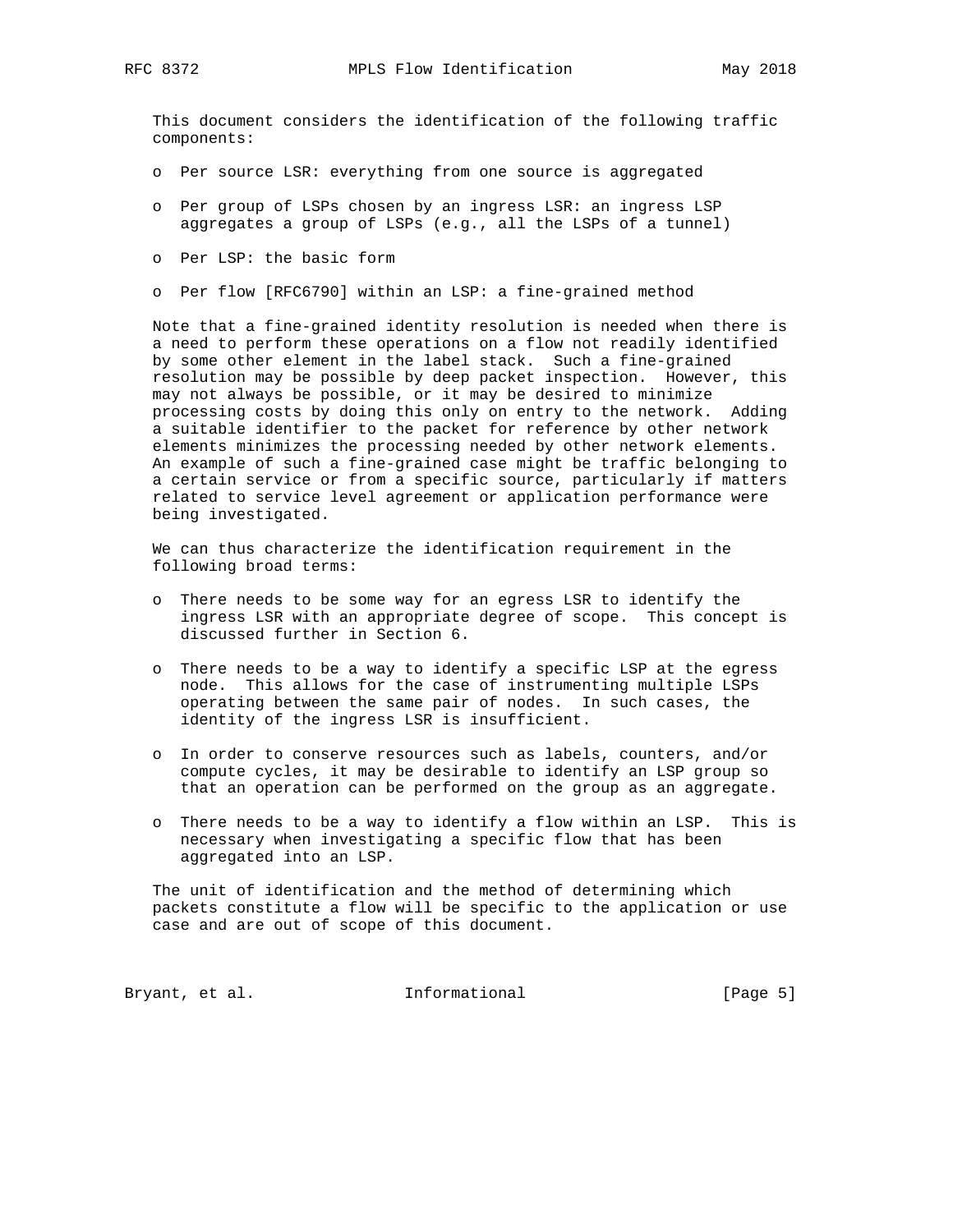#### 5. Types of LSP

 We need to consider a number of types of LSP. The two simplest types to monitor are point-to-point LSPs and point-to-multipoint LSPs. The ingress LSR for a point-to-point LSP, such as those created using the Resource Reservation Protocol - Traffic Engineering (RSVP-TE) [RFC5420] signaling protocol or those that conform to the MPLS Transport Profile (MPLS-TP) [RFC5654], may be identified by inspection of the top label in the stack because, at any provider edge (PE) or provider (P) router on the path, the top label is unique to the ingress-egress pair at every hop at a given layer in the LSP hierarchy. Provided that Penultimate Hop Popping (PHP) is disabled, the identity of the ingress LSR of a point-to-point LSP is available at the egress LSR; thus, determining the identity of the ingress LSR must be regarded as a solved problem. Note, however, that the identity of a flow cannot to be determined without further information being carried in the packet or gleaned from some aspect of the packet payload.

 In the case of a point-to-multipoint LSP, and in the absence of PHP, the identity of the ingress LSR may also be inferred from the top label. However, it may not possible to adequately identify the flow from the top label alone; thus, further information may need to be carried in the packet or gleaned from some aspect of the packet payload. In designing any solution, it is desirable that a common flow identification solution be used for both point-to-point and point-to-multipoint LSP types. Similarly, it is desirable that a common method of LSP group identification be used. In the above cases, a context label [RFC5331] needs to be used to provide the required identity information. This is a widely supported MPLS feature.

 A more interesting case is the case of a multipoint-to-point LSP. In this case, the same label is normally used by multiple ingress or upstream LSRs; hence, source identification is not possible by inspection of the top label by the egress LSRs. It is therefore necessary for a packet to be able to explicitly convey any of the identity types described in Section 4.

 Similarly, in the case of a multipoint-to-multipoint LSP, the same label is normally used by multiple ingress or upstream LSRs; hence, source identification is not possible by inspection of the top label by egress LSRs. The various identity types described in Section 4 are again needed. Note, however, that the scope of the identity may be constrained to be unique within the set of multipoint-to multipoint LSPs terminating on any common node.

Bryant, et al. 1nformational [Page 6]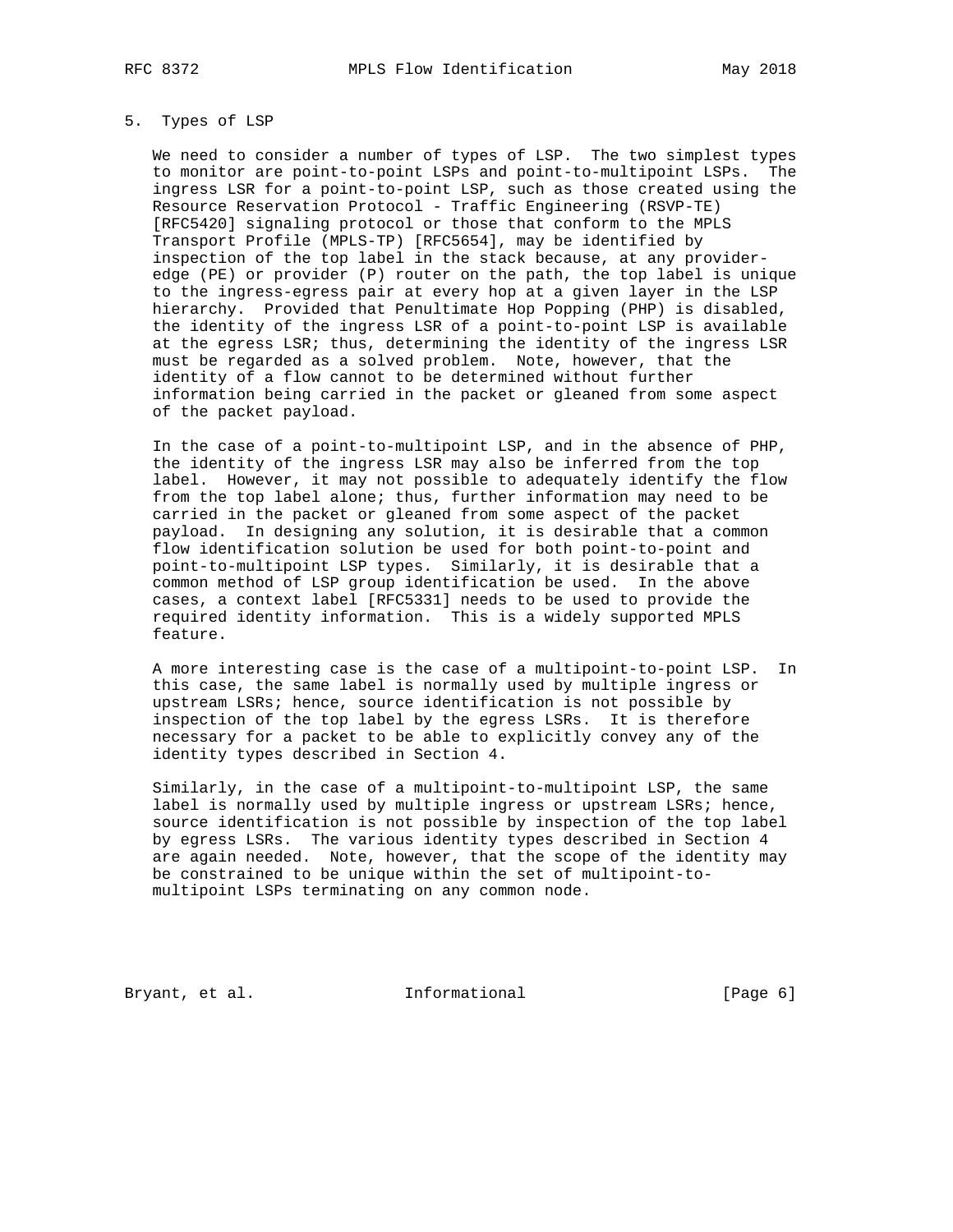# 6. Network Scope

 The scope of identification can be constrained to the set of flows that are uniquely identifiable at an ingress LSR or some aggregation thereof. There is no need for an ingress LSR to seek assistance from outside the MPLS protocol domain.

 In any solution that constrains itself to carrying the required identity in the MPLS label stack rather than in some different associated data structure, constraints on the choice of label and label stack size imply that the scope of identity resides within that MPLS domain. For similar reasons, the identity scope of a component of an LSP is constrained to the scope of that LSP.

### 7. Backwards Compatibility

 In any network, it is unlikely that all LSRs will have the same capability to support the methods of identification discussed in this document. It is therefore an important constraint on any flow identity solution that it is backwards compatible with deployed MPLS equipment to the extent that deploying the new feature will not disable anything that currently works on the legacy equipment.

 This is particularly the case when the deployment is incremental or the feature is not required for all LSRs or all LSPs. Thus, the flow identification design must support the coexistence of LSRs that can identify the traffic components described in Section 4 and those that cannot. In addition, the identification of the traffic components described in Section 4 must be an optional feature that is disabled by default. As a design simplification, a solution may require that all egress LSRs of a point-to-multipoint or a multipoint-to multipoint LSP support the identification type in use so that a single packet can be correctly processed by all egress devices. The corollary of this last point is that either all egress LSRs are enabled to support the required identity type or none of them are.

8. Data Plane

 There is a huge installed base of MPLS equipment; typically, this type of equipment remains in service for an extended period of time, and in many cases, hardware constraints mean that it is not possible to upgrade its data-plane functionality. Changes to the MPLS data plane are therefore expensive to implement, add complexity to the network, and may significantly impact the deployability of a solution that requires such changes. For these reasons, MPLS users have set a very high bar to changes to the MPLS data plane, and only a very small number have been adopted. Hence, it is important that the method of identification must minimize changes to the MPLS data

Bryant, et al. 1nformational [Page 7]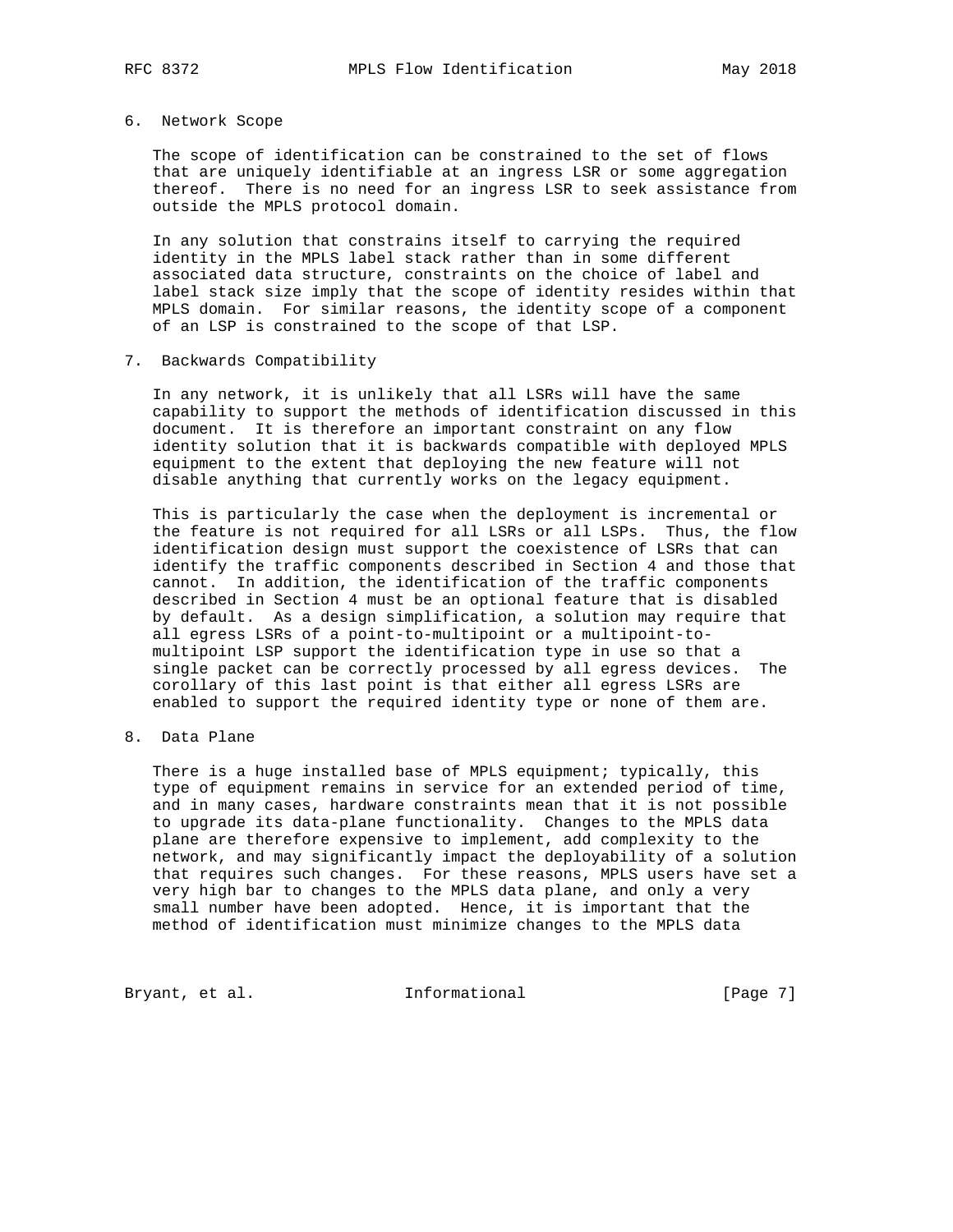plane. Ideally, method(s) of identification that require no changes to the MPLS data plane should be given preferential consideration. If a method of identification that makes a change to the data plane is chosen, it will need to have a significant advantage over any method that makes no change, and the advantage of the approach will need to be carefully evaluated and documented. If a change to the MPLS data plane proves necessary, it should be (a) as small a change as possible and (b) a general-purpose method, so as to maximize its use for future applications. It is imperative that, as far as can be foreseen, any necessary change made to the MPLS data plane does not impose any foreseeable future limitation on the MPLS data plane.

 Stack size is an issue with many MPLS implementations both as a result of hardware limitations and due to the impact on networks and applications in which a large number of small payloads need to be transported. In particular, one MPLS payload may be carried inside another. For example, one LSP may be carried over another LSP, or a Pseudowire (PW) or similar multiplexing construct may be carried over an LSP, and identification may be required at both layers. Of particular concern is the implementation of low-cost edge LSRs that, for cost reasons, have a significant limit on the number of Label Stack Entries (LSEs) that they can impose or dispose. Therefore, any method of identity must not consume an excessive number of unique labels and must not result in an excessive increase in the size of the label stack.

 The design of the MPLS data plane provides two types of special purpose labels: the original 16 reserved labels and the much larger set of special-purpose labels defined in [RFC7274]. The original reserved labels need one LSE, and the newer special-purpose labels [RFC7274] need two LSEs. Given the tiny number of original reserved labels, it is core to the MPLS design philosophy that this scarce resource is only used when it is absolutely necessary. Using a special-purpose label to encode flow identity requires two label stack entries, one for the reserved label and one for the flow identity. Use of extended special-purpose labels [RFC7274] requires a total of three label stack entries to encode the flow identity. The larger set of [RFC7274] labels requires two label stack entries for the special-purpose label itself; hence, a total of three label stack entries is needed to encode the flow identity.

 The use of special-purpose labels [RFC7274] as part of a method to encode the identity information therefore has a number of undesirable implications for the data plane. Thus, while a solution may use special-purpose labels, methods that do not require special-purpose labels need to be carefully considered.

Bryant, et al. 1nformational [Page 8]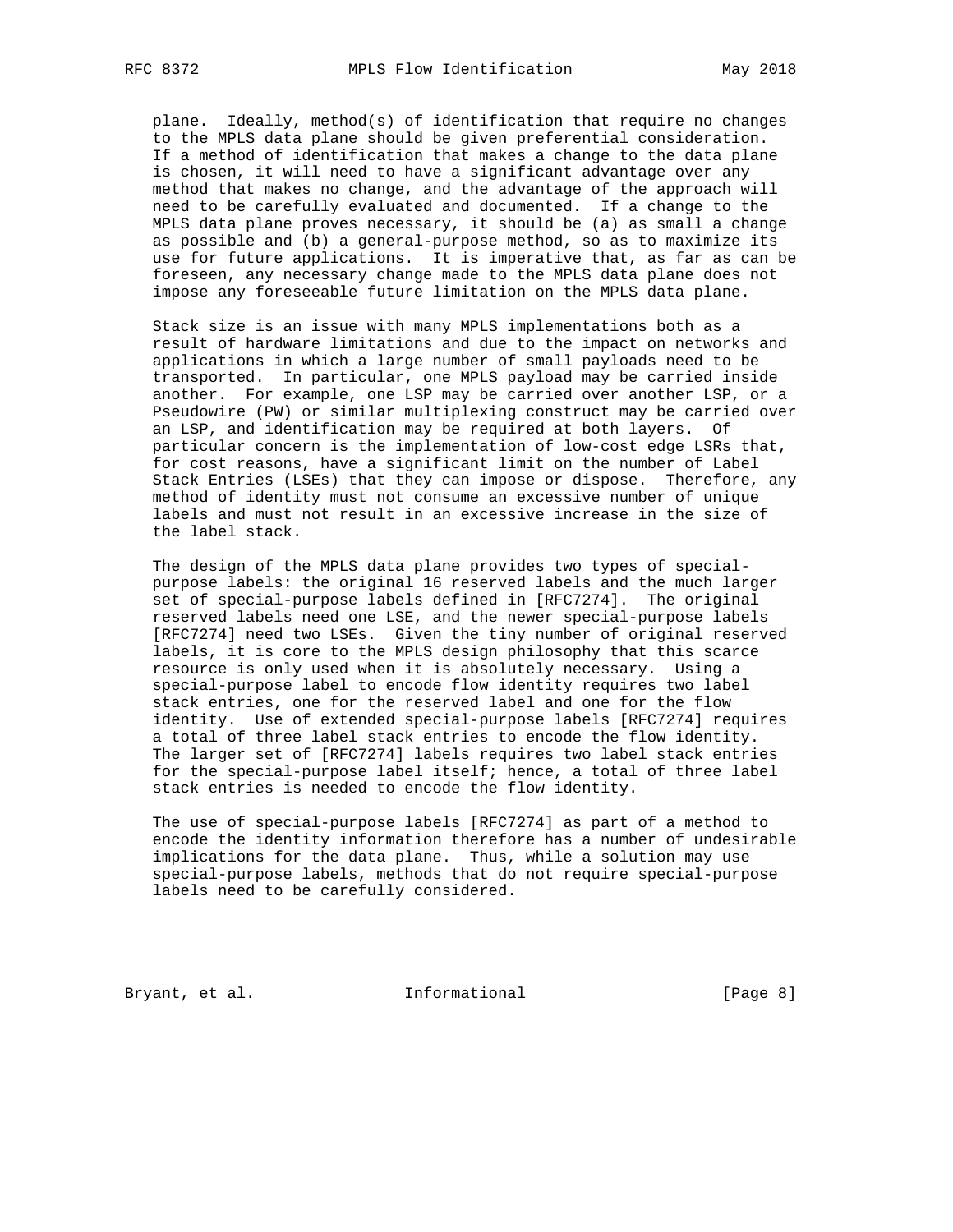### 9. Control Plane

 Any flow identity design should both seek to minimize the complexity of the control plane and minimize the amount of label coordination needed amongst LSRs.

### 10. Privacy Considerations

 The inclusion of originating and/or flow information in a packet provides more identity information and hence potentially degrades the privacy of the communication.

 Recent IETF concerns on pervasive monitoring [RFC7258] have resulted in a preference for a solution that does not degrade the privacy of user traffic below that of an MPLS network not implementing the flow identification feature. The choice of using MPLS technology for this OAM solution has a privacy advantage, as the choice of the label identifying a flow is limited to the scope of the MPLS domain and does not have any dependency on the identification of the user data. This minimizes the observability of the flow characteristics.

### 11. Security Considerations

 Any flow identification solution must not degrade the security of the MPLS network below that of an equivalent network not deploying the specified identity solution. In order to preserve present assumptions about MPLS privacy properties, propagation of identification information outside the MPLS network imposing it must be disabled by default. Any solution should provide for the restriction of the identity information to those components of the network that need to know it. It is thus desirable to limit the knowledge of the identify of an endpoint to only those LSRs that need to participate in traffic flow. The choice of using MPLS technology for this OAM solution, with MPLS encapsulation of user traffic, provides for a key advantage over other data-plane solutions, as it provides for a controlled access and trusted domain within a service provider's network.

 For a more comprehensive discussion of MPLS security and attack mitigation techniques, please see "Security Framework for MPLS and GMPLS Networks" [RFC5920].

12. IANA Considerations

This document has no IANA considerations.

Bryant, et al. Informational [Page 9]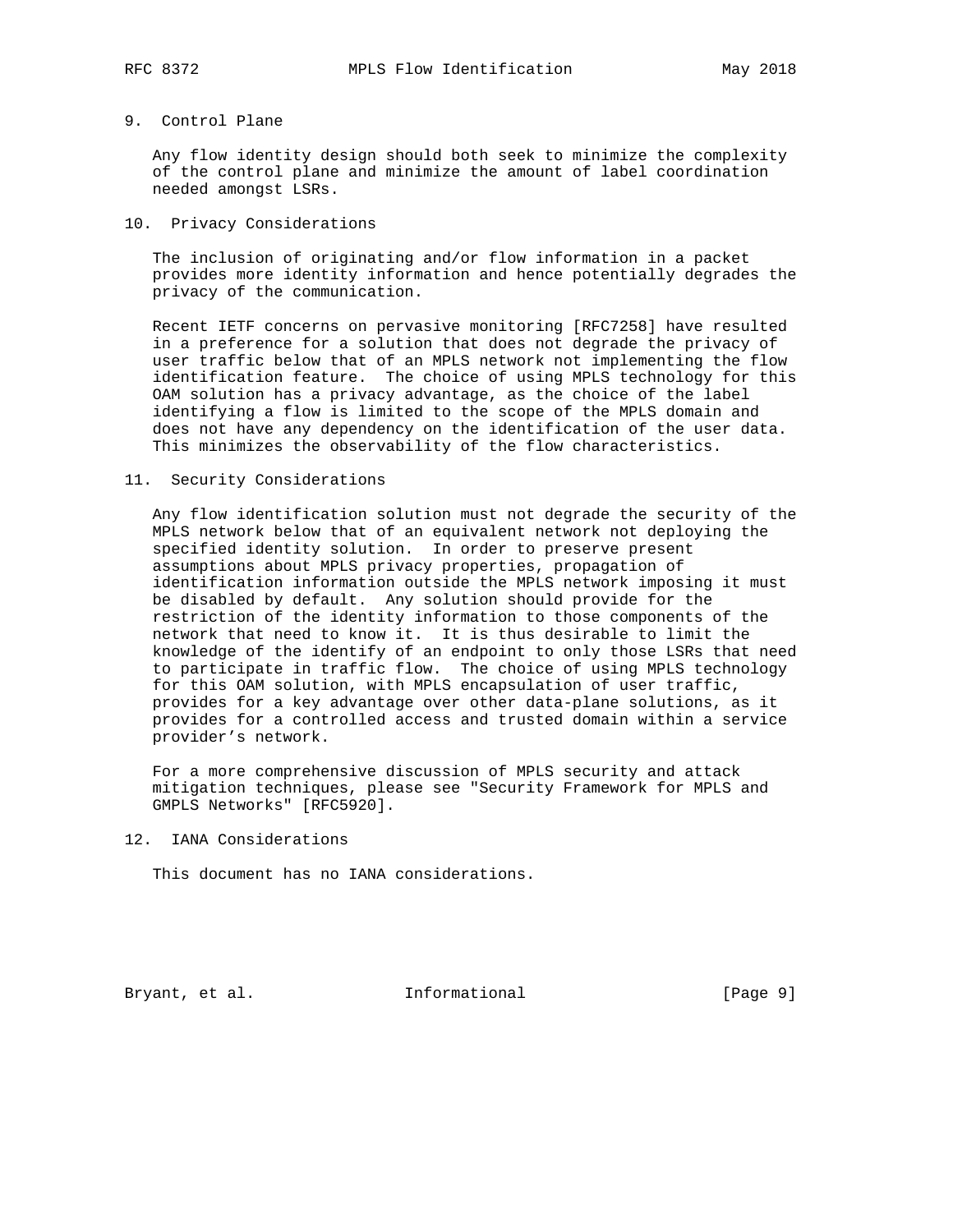# 13. Informative References

- [RFC5331] Aggarwal, R., Rekhter, Y., and E. Rosen, "MPLS Upstream Label Assignment and Context-Specific Label Space", RFC 5331, DOI 10.17487/RFC5331, August 2008, <https://www.rfc-editor.org/info/rfc5331>.
- [RFC5420] Farrel, A., Ed., Papadimitriou, D., Vasseur, JP., and A. Ayyangarps, "Encoding of Attributes for MPLS LSP Establishment Using Resource Reservation Protocol Traffic Engineering (RSVP-TE)", RFC 5420, DOI 10.17487/RFC5420, February 2009, <https://www.rfc-editor.org/info/rfc5420>.
- [RFC5654] Niven-Jenkins, B., Ed., Brungard, D., Ed., Betts, M., Ed., Sprecher, N., and S. Ueno, "Requirements of an MPLS Transport Profile", RFC 5654, DOI 10.17487/RFC5654, September 2009, <https://www.rfc-editor.org/info/rfc5654>.
- [RFC5920] Fang, L., Ed., "Security Framework for MPLS and GMPLS Networks", RFC 5920, DOI 10.17487/RFC5920, July 2010, <https://www.rfc-editor.org/info/rfc5920>.
- [RFC6374] Frost, D. and S. Bryant, "Packet Loss and Delay Measurement for MPLS Networks", RFC 6374, DOI 10.17487/RFC6374, September 2011, <https://www.rfc-editor.org/info/rfc6374>.
- [RFC6790] Kompella, K., Drake, J., Amante, S., Henderickx, W., and L. Yong, "The Use of Entropy Labels in MPLS Forwarding", RFC 6790, DOI 10.17487/RFC6790, November 2012, <https://www.rfc-editor.org/info/rfc6790>.
- [RFC7258] Farrell, S. and H. Tschofenig, "Pervasive Monitoring Is an Attack", BCP 188, RFC 7258, DOI 10.17487/RFC7258, May 2014, <https://www.rfc-editor.org/info/rfc7258>.
- [RFC7274] Kompella, K., Andersson, L., and A. Farrel, "Allocating and Retiring Special-Purpose MPLS Labels", RFC 7274, DOI 10.17487/RFC7274, June 2014, <https://www.rfc-editor.org/info/rfc7274>.
- [RFC8321] Fioccola, G., Ed., Capello, A., Cociglio, M., Castaldelli, L., Chen, M., Zheng, L., Mirsky, G., and T. Mizrahi, "Alternate-Marking Method for Passive and Hybrid Performance Monitoring", RFC 8321, DOI 10.17487/RFC8321, January 2018, <https://www.rfc-editor.org/info/rfc8321>.

Bryant, et al. 1nformational [Page 10]